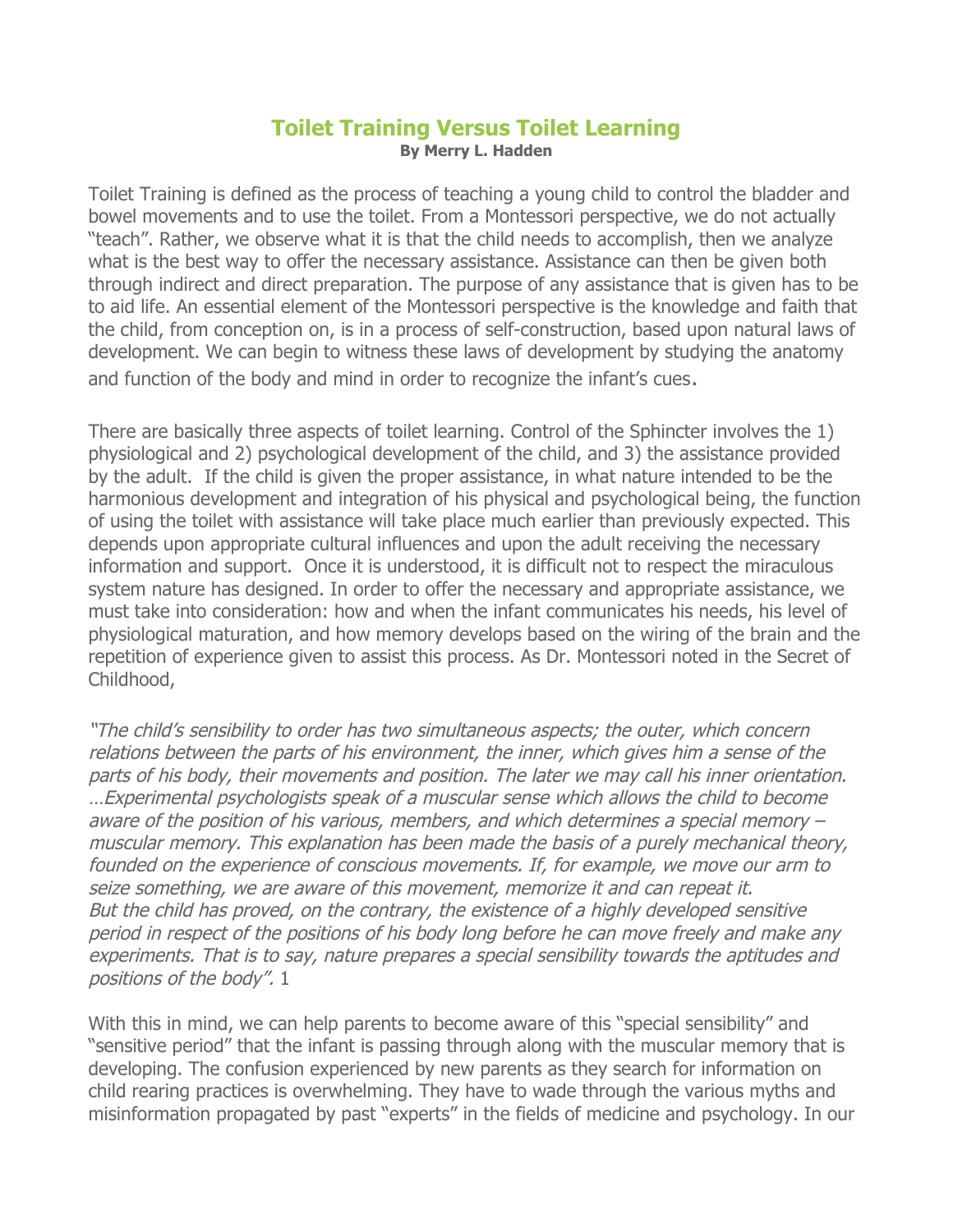current information age, it is a daunting task sorting out opinions versus science. A Google search for "toilet training" produced 10,800,000 results! The topics pertained to how-to books, accessories such as special potty chairs, toys, dolls for re-enactment, videos with talking toilets, and assorted audiovisual materials for both parent and child.

Consumer-driven cultures are a far cry from the conditions observed by Dr. Thomas Verny in his book "The Secret Life of the Unborn child" (1981), in which he states, "*rural areas of* Africa where women carry their newborns, sack-like, on their backs or slung on their sides. Held either way, a baby can easily soil his mother's clothes with his bowel and bladder eliminations. But this almost never happens to an African mother. Somehow she is able to sense his urges in enough time to swing him off her back and hold him away from her before he eliminates. This form of intuitive knowledge is hardly considered unusual. In fact, an African woman soiled by her child after his seventh day of life is loudly branded a poor mother". 2 This supports Dr. Montessori's theory of "the existence of a highly developed sensitive period in respect of the positions of his body long before he can move freely". 3 Thus, it is the mother's intuition and the infant's absorbent mind along with his sensibility of

the positions of his body that all work together from the very beginning.

What is also interesting is Dr. Verny's next inquiry: "how does a three week old or three month old infant know enough to behave the way his culture expects him to?" 2 Montessori's answer to this question was that humans go through a process of incarnation which allows them to adapt to the environment and customs of the culture: "When a new being comes to existence, it contains within itself the mysterious guiding principle which will be the source of its work, character, and adaptation to its surrounding". 3 She further explains how this process begins to work: "But man must develop his psyche first, and this must accord with the environment and changing conditions in an evolving human society; so nature has taken the precaution of keeping the body inert while both skeleton and nervous system give priority to the development of the intelligence. If psychic life is to incarnate the environment, the intelligence must first observe and study it, must in fact gather up a great number of impressions from it, just as the physical embryo begins by accumulating cells, before starting to use them to build its special organs. So the first period of life has been fixed for the storing of impressions from the environment, and is therefore the period of the greatest psychic activity: is the activity of absorbing everything that there is in the environment". 4 In the cited example from Africa, maternal care during the mother and infant's symbiotic relationship is visibly influenced and supported by the surrounding culture. "How true it is also that in a state of nature a parent or guardian knows intuitively the needs of a child! And how often civilization wipes out this correct impulse and attitude towards a child!....There are instincts that guide growth." 5

It is important to note that maternal behavior is not only influenced by the surrounding culture but also by learned behavior. In cultures where parenting behaviors follow trends, it is important to help parents understand developmental laws that function universally. By imparting a sound knowledge of anatomy and physiology (in this case the alimentary and elimination process), as well as their psychological counterparts, we can help parents and caregivers assist children in their process of self-construction; hence gain control of their sphincter muscles. In What You Should Know About Your Child, Dr. Montessori states,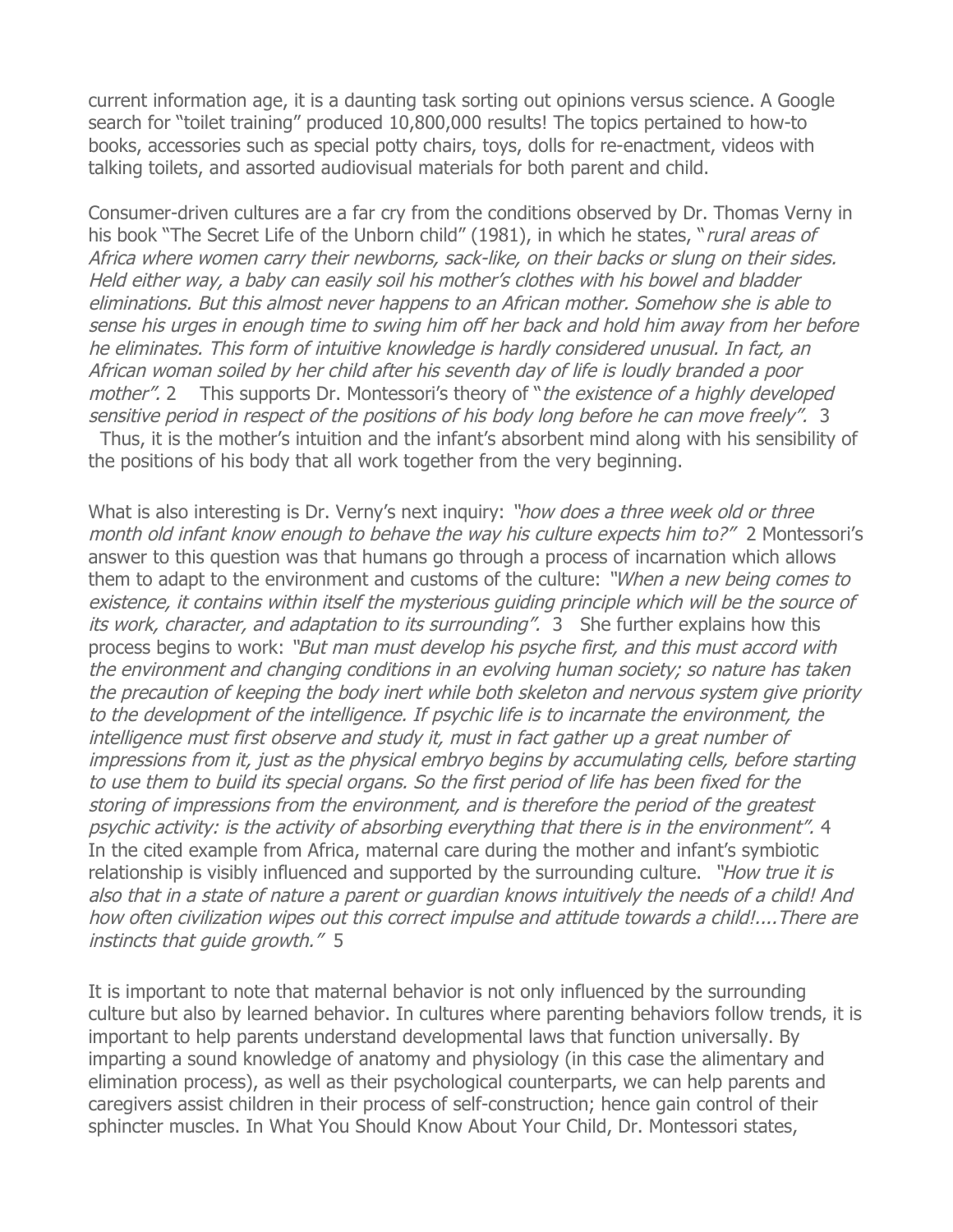"…True knowledge is direct knowledge of reality and at every stage of progress it is necessary to refer back to Nature to test and verify facts and knowledge. Going back to Nature reawakens and resuscitates those instincts and impulses which are there for the protection of the species". 6

# **Anatomy Of The Alimentary System**

This rather complex yet miraculous system follows an intricate sequence. The alimentary canal is the tubular passage between the mouth and the anus. It includes the organs through which food passes for digestion and absorption, from which elimination is expelled as waste. The task of the digestive system is the physical and chemical breakdown of food. The digestive tract includes the mouth (tongue), three pairs of salivary glands, pharynx, esophagus, stomach, pancreas, liver, gallbladder, small intestine, large intestine, rectum, and anus. Following ingestion, the digestive organs process food and fluids so that nutrients can be absorbed from the intestines and circulated throughout the body. Peristalsis is the sequence of involuntary muscle contractions which occur throughout the digestive tract in waves and move food down the esophagus to the stomach in approximately 4-8 seconds. There are thousands of different digestive enzymes which act to split large molecules of food into smaller units for absorption. Digestion in the stomach usually takes two to four hours. The gallbladder assists in the digestion of fats.

The peristaltic action moves the masticated food through the stomach towards the small intestine again by waves of contractions. The pyloric sphincter at the exit from the stomach opens and closes, allowing it to pass into the duodenum a small amount at a time. The small intestine continues to move the masticated food by peristaltic action and mixes it further with other digestive enzymes by segmentation, so it can be further digested and nutrients are absorbed. Segmentation is a sequence of muscular movements in which segments of the intestine alternately contract and relax, repeating the pattern up to 16 times a minute. The transit time for masticated food to pass through this section of digestion is usually three to five hours. Peristalsis continues to push the undigested food through to the large intestine and colon, wherein nearly all of remaining water is absorbed. It can take from ten hours to several days for the remaining residue, dead cells, and bacteria to be solidified as feces. As time passes, the colon walls begin muscular movements of peristaltic waves. Haustral churning or mass movements (occurring two or three times a day) move the feces towards the rectum. The defecation reflex muscle reacts to this stimulation, and muscle contractions move the feces into the anal canal where the anal sphincters relax to allow the feces to be eliminated from the body.

Once food is swallowed, the body completes this entire process unconsciously and involuntarily. It is important to note that, as the system matures, 'voluntary' contraction of the abdominal muscles can aid the defecation reflex, and 'conscious control' can override the reflex and keep the external anal sphincter closed.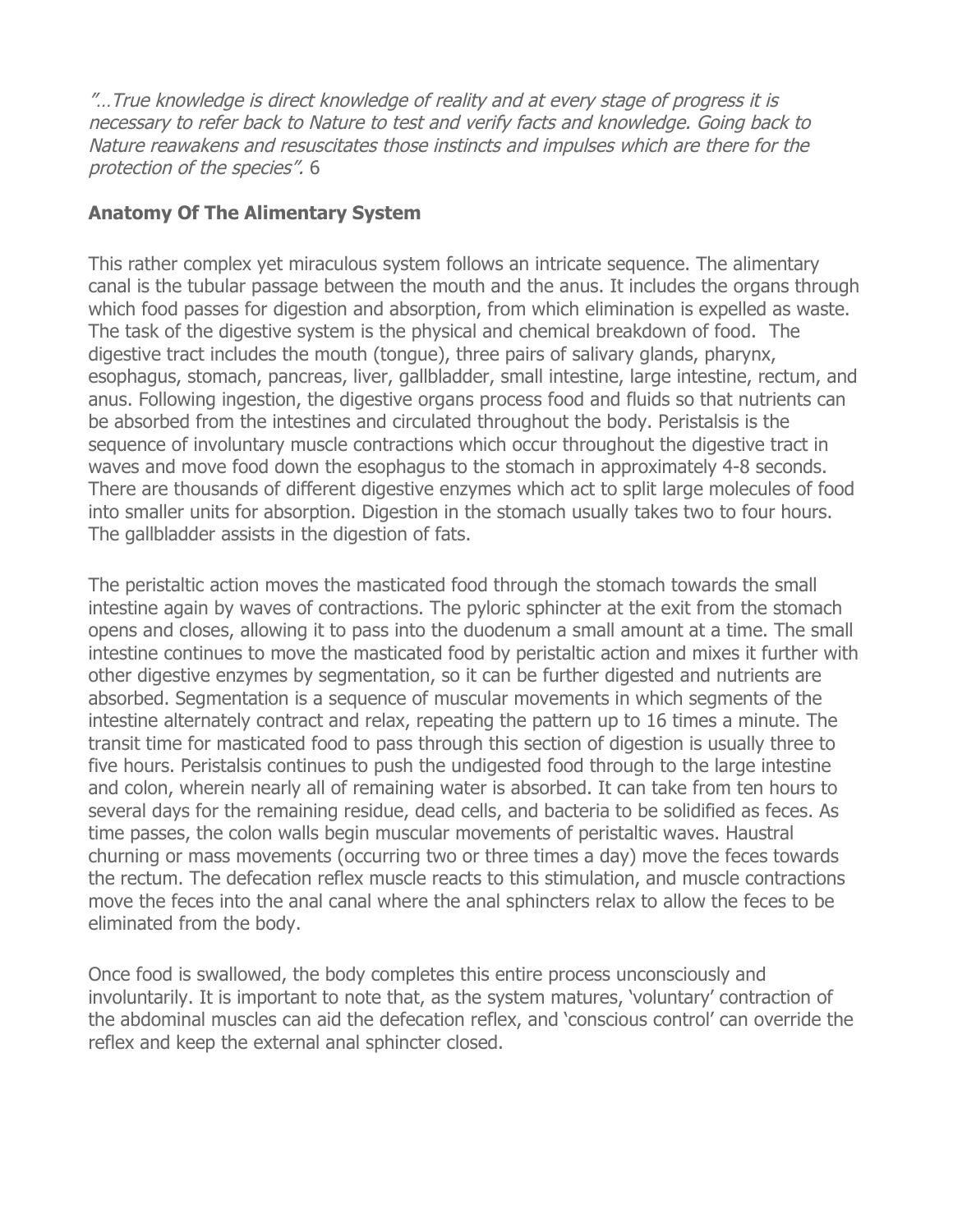While digesting solids, the body is multitasking: The urinary system filters the blood, removes waste products, salts and excess fluids and also regulates the amount and composition of essential fluids that maintain our chemical balance. Two kidneys, the ureters, the bladder, and the urethra make up the urinary tract. Each kidney filters and removes waste products from the blood through approximately one million filtering units (nephrons) and glomerular capillaries. The remaining filtrate becomes urine. Urine passes down the ureters, where it collects in the bladder. The bladder expands as it fills with urine. The urethral sphincter, a voluntary muscle, remains closed until the bladder is full. When it is relaxed, urine is released and passes through the urethra. Again, the body completes this entire process unconsciously and involuntarily. Our lack of both understanding and admiration of at the body's natural functions the science behind our physiology) is where our first revulsion too often begins. Toilet learning or toileting should assist the child to develop the ability to control the two distinct actions for urination and defecation. Nature intended these functions to operate for the survival of the species. However, for the children to control and coordinate these actions, their awareness of them has to develop concurrently with the maturation of the systems involved.

If we understand that throughout pregnancy the fetus has been preparing herself for all that she will need, we can appreciate the foundation that was laid for those inherent physiological functions, which are normally taken for granted. Consider the developmental process through which the infant has constructed herself. Therein we can perceive all of the direct and indirect preparations for what she will need subsequent to birth for her survival.

#### **Preparation In Prenatal Life**

At one month, the brain, heart and digestive organs emerge in this order, based on their relative importance to the developing organism. From the inner tube, which becomes the alimentary canal, grows the liver and the gallbladder, thyroid gland, stomach, intestines and pancreas. By the end of the third month, stroking of the lips causes a sucking reaction (the movement that will be used to attach, suckle and swallow) and the kidneys soon secret urine, which is transferred to the bladder and passes via the urethra into the amniotic fluid (thereafter into a diaper). During the eleventh week, tooth buds of all of the twenty temporary milk teeth appear, which in the future will be needed for chewing the first foods and mixing it with saliva. Remember, digestion begins in the mouth. At this point, however, the mother's body still digests the fetus' food, breaking it down into a molecular size, which it can diffuse through the various membranes, and into her blood vessels. Before the fetus can re-synthesize in protoplasm for itself, it must produce over 20 million glands in its digestive tract. As early as the fourth month of intrauterine life, the fetus can swallow amniotic fluid. This muscle action, although weak, aids in the formation of fecal matter, called meconium. He then begins the work of moving his lungs and intestines. He is also preparing the respiratory muscles, the diaphragm, periodical and rhythmic movement, movement of the tongue (for future compressing of the nipple and pressing food to mix with saliva), and slight digestion of water. The intestinal tract is not at this point required to digest or absorb food; nevertheless, it develops the capacity to assume these functions with relative ease at the moment of birth.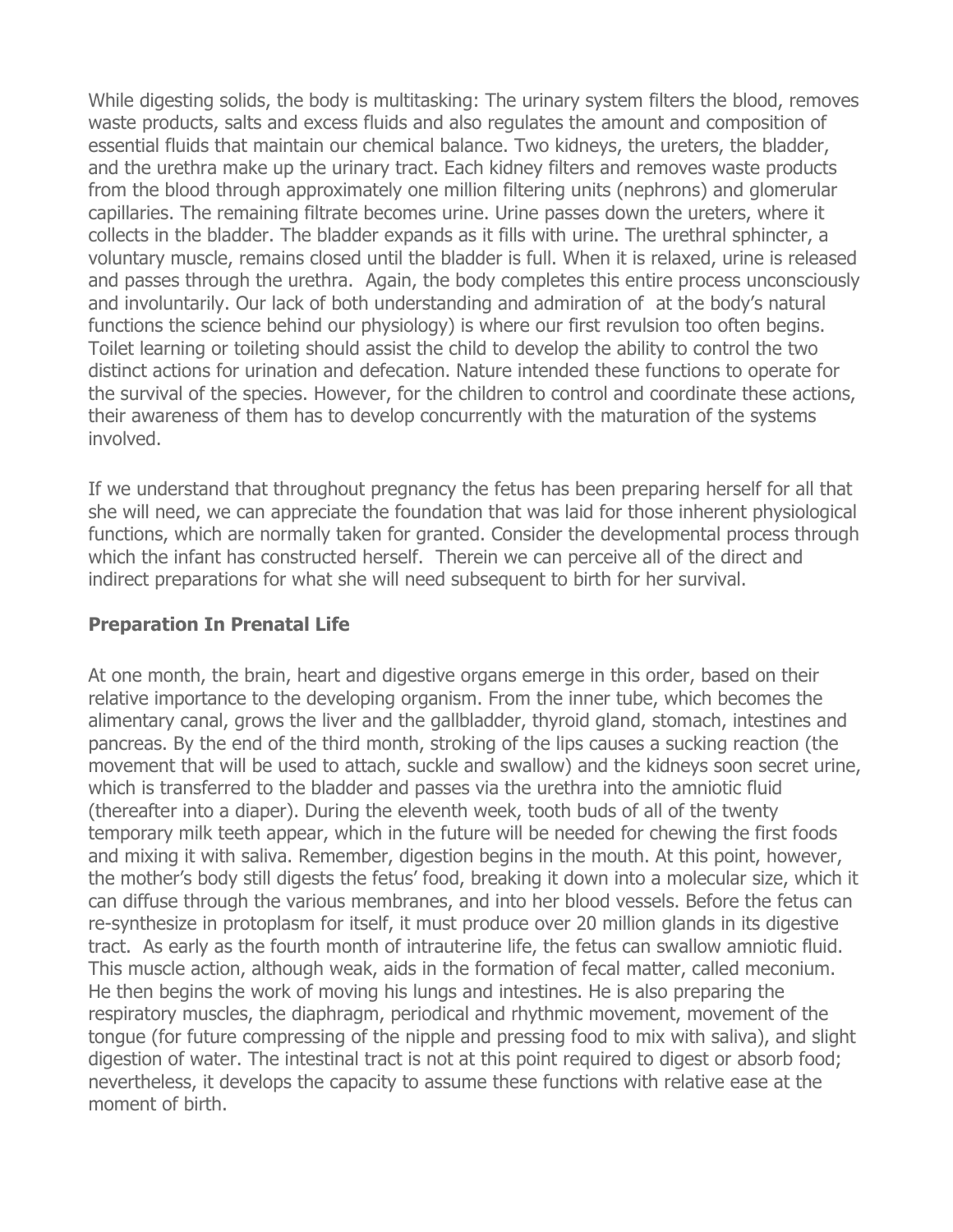With few exceptions, the enzymes necessary for the digestion of simple foods are present at birth. Pancreatic amylase and lipase deficiency exists and persists for several months. Therefore, the baby is able to absorb proteins and carbohydrates, but only poorly absorbs fat. The first milk, colostrum, provides the baby with the nutrition required for him to subsist in a new and different environment. It is very high in protein, and rich in antibodies, which are attached to the proteins. Colostrum provides the infant with food that is easily digestible. It lacks fats at first but its fat content increases daily according to the extent of digestive maturation. Colostrum acts as a natural laxative, which helps the intestine to clean out secretions. These first feces (meconium) are a concentration of dead, greenish cells from intrauterine life, which accumulated in the unused intestines. This first excrement is black and tarry in consistency.

At birth, the kidney must begin to function as an excretory and a regulatory organ, but renal functions are limited. When the organ is under stress, its efficiency is decreased even further. Maturation of the kidney function is a gradual process, so care must be taken to limit the solute load and keep the fluid intake high. The first voiding may occur just after delivery and should be recorded. It is important to prepare new parents for what to expect with regard to the "differences in feces" to avoid any unfounded concern and to be comfortable from the beginning with their babies normal bodily function. The composition and digestion of breast milk and formula create differences in frequency, viscosity, smell, color and consistency of feces.

One can only marvel at the perfect design of a system that functions from the moment of birth while gradually transforming itself physically and psychologically into its mature form. This leads us to the foundation from which psychological development is constructed. Myelinization develops as the body continues to multitask. The central nervous system's bundles of nerve fibers branch out and extend throughout the body to form the peripheral nervous system. This autonomic system controls involuntary actions: for our purposes the digestive and alimentary canal, the sensory nerves which transmit information from around the body, and motor nerves which transmits signals or waves of electrical currents from the brain to the voluntary skeletal muscles. These skeletal muscles include the urethral outlet, abdominal muscles and external anal sphincter. Myelin is the fatty substance encircling and thus insulating the axons. Myelinization assists the central and peripheral nervous system to connect the brain to the muscles. The peripheral nervous system picks up signals via sensory nerves and returns information back to the central nervous system for interpretation, which in turn loops the information back to the peripheral nervous system. Through the medium of peripheral nerves (spinal and cranial), information concerning the dynamic state of one's external and internal environment is conveyed to the central nervous system, from which appropriate motor responses can be forwarded to the muscles for action. Thus, we have the ability to feel, interpret, think and act.

The biological process of myelinization takes place from birth to approximately twelve months, or when the child is able to stand. The only motor fibers that are myelinized at birth are those in the mouth for suckling and in the throat for swallowing. As each area becomes myelinized, the brain is able to control voluntary and involuntary movements of the body in each corresponding area. Over the following twelve months, myelin progresses from the head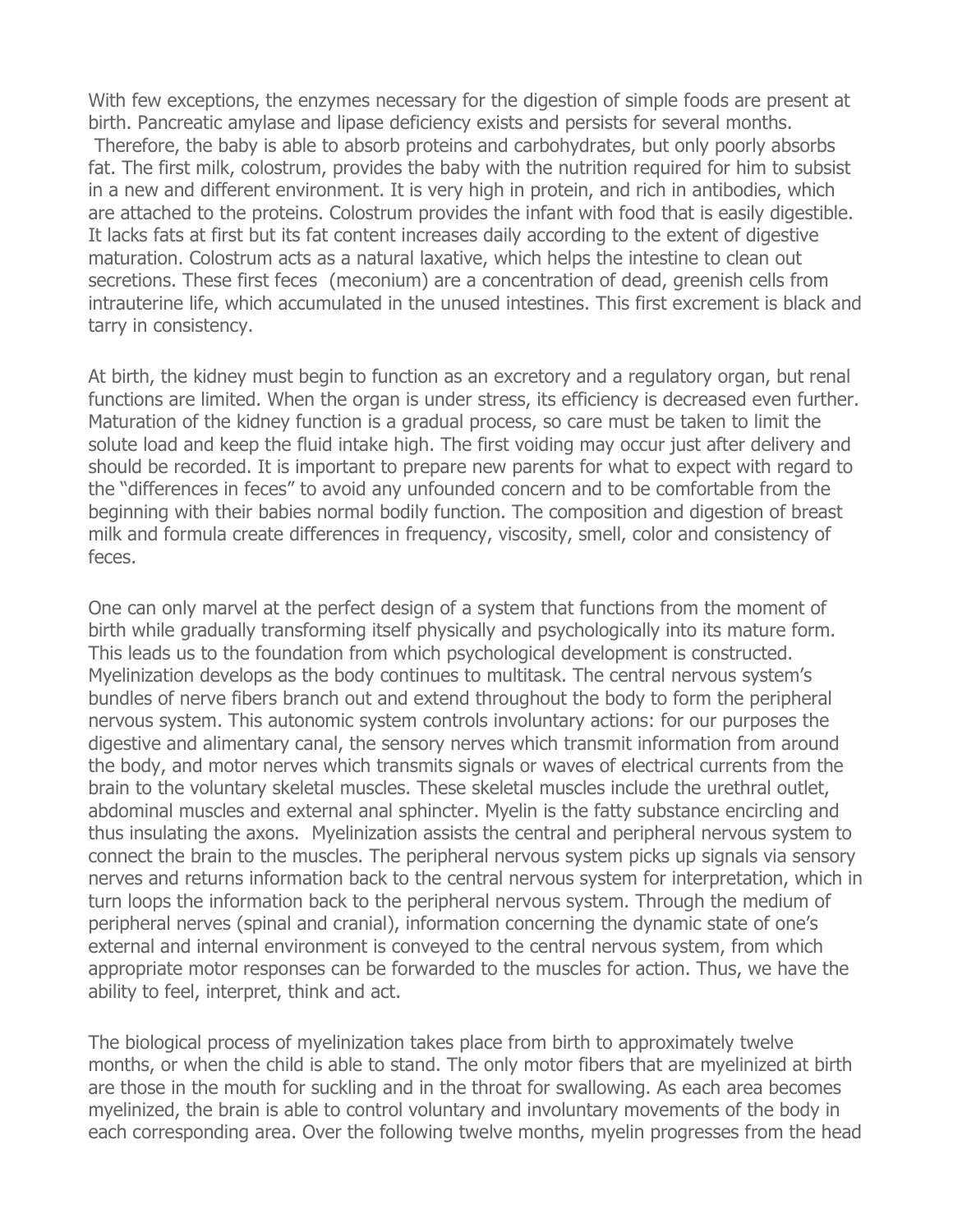to the legs and feet, and from the trunk to the arms and hands. As myelinization progresses, the length of time between urinating grows due to the increasing strength of the bladder. Hence, at one month, the infant can control his eyes; by two months, his head and neck; by four months, the upper chest, arms and hands; by six months, the trunk and back so that he can begin to sit. Physically, the child who is able to sit without support can control and coordinate his bladder, urethral sphincter and anal sphincter muscles. By eight months, the child uses her knees for crawling; and finally, at approximately one year, the legs for standing. By this time, all the voluntary muscles are functioning and can be directed by the will.

# **Anatomy Of Perception**

Through the nervous system, pain/temperature receptors (for sensing warm or cold, wet or dry, irritated rash) generate an impulse that travels to the spinal cord through a sensory neuron. Touch/pressure receptors and muscle position/stretch receptors also generate an impulse that travels to the spinal cord through sensory neurons to detect how the body is positioned (e.g. when supported in a sitting position). The frontal lobe contains the impression of future and past time (e.g. I peed, I am peeing, I need to pee). It is concerned with projecting, reasoning, aggression, olfaction (smell), speech, and imitation of movements, both voluntary and postural (imitating parents, siblings or peers using the toilet). The parietal lobe is concerned with the recognition of specific sensory stimuli (i.e. recognizing an object one has seen before such as a diaper, a potty or a toilet, urine or feces) and being able to make that connection. The parietal lobe is also concerned with the ability to use symbols as a means of communication/language and the ability to develop ideas and determine the necessary motor responses to carry them out (crawl or walk into the bathroom). The cerebellum is concerned with equilibrium and position sense, control of muscle tone, and overall coordination of muscular activity (ability to climb on or back up to a potty chair or toilet).

The second phase of this psychosomatic unification is "personalization". This pertains to how handling of the child reinforces the "union between the body and the mind". Personalization assists the child to better distinguish what is internal or external so that the body-scheme becomes precise and refined.

# **Role Of The Adult**

In Understanding the Human Being, Dr. Montanaro notes... "[S]omething that is extremely important for the development of the human being is the unification of the two parts of our ego – the body and the mind. The first step towards this unification is called "integration" and it is established during the symbiotic period (first eight weeks) through the way of holding the child". 9

Due to the human newborn's helplessness, he is dependent on a caregiver for his survival. Elimination begins at birth. Whether the caregiver realizes it or not, toilet learning begins with the care given to clean the first meconium. With the assistance of caring and nurturing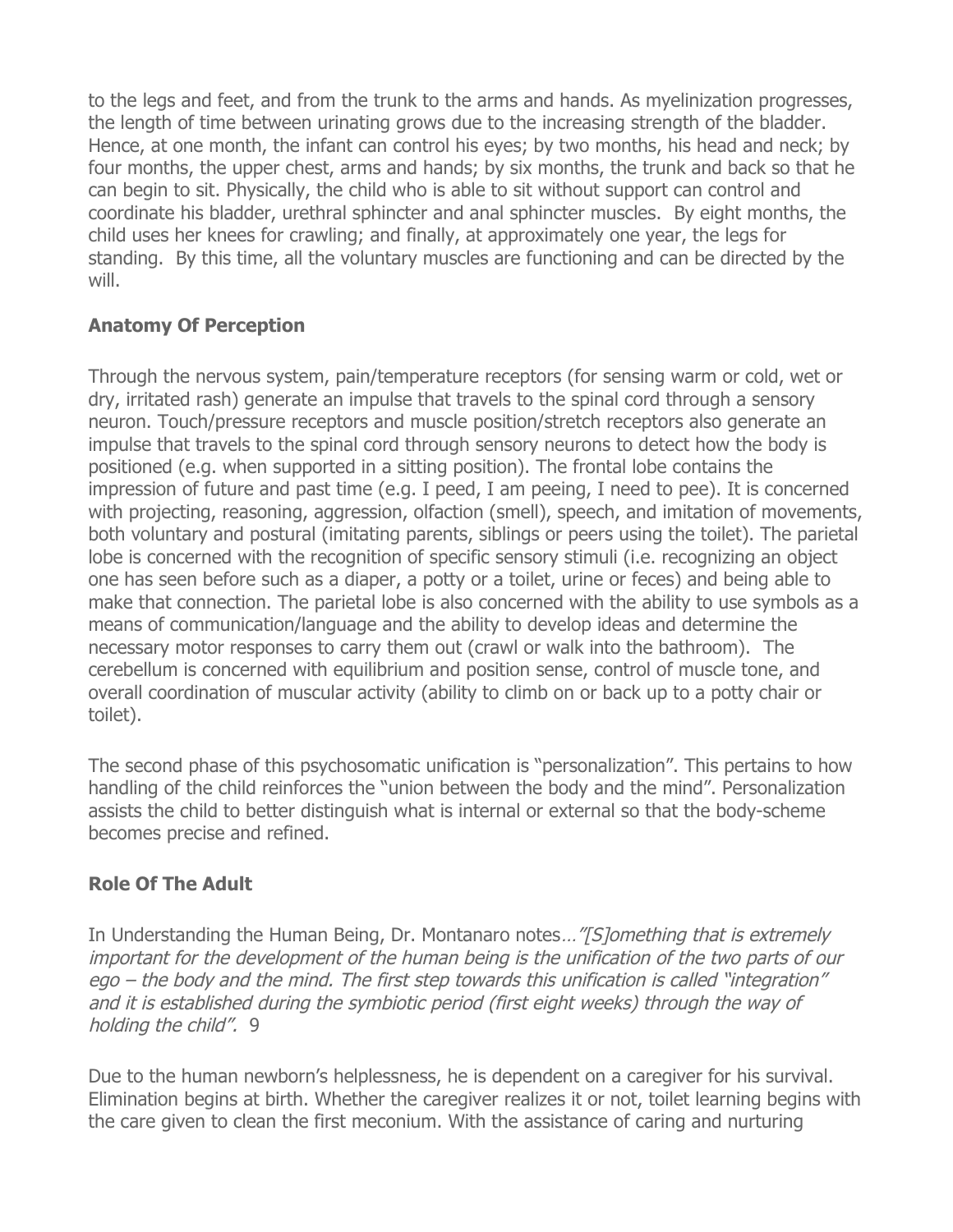adults, the infant will quickly realize the difference between being soiled and being clean, wet or dry. In order to educate the infant to the pleasure and comfort of being dry, it is important to change him every time he or she is wet always gently wiping from front to back; though we must never disturb him while he is asleep. The goal is for him to be a conscious and active participant in the process. Montessori recognized, "It is at the early age of one month that the child begins to need these calls and invitations from the outer world...repetitions are needed to awaken his interest. To create a cycle of acquaintanceship…" 10

At around two months of age when the baby is able to hold his head up, the nursing mother will know her infant's rhythm, elimination habits, and signs. By knowing the infant's rhythm, a caregiver can usually predict when the gastro-colic reflex will occur following a meal. As the bladder grows and retains more liquid, the infant will usually urinate upon waking from a night's sleep or from a nap. Signs may include watery eyes, disturbed facial expressions (may indicate 'pushing'), and/or fussing or through sounds similar to "heh" or cries indicating discomfort and the need to eliminate  $-$  in which case we offer him the pot. As food is never to be forced on the child, this same principle should always be applied to toileting. "This is a great achievement for a mother and it requires great love and patience. She must simultaneously feed the body and the spirit, but the spirit takes precedence." 11 This requires love and patience from the mother or caregiver.

At the anticipated moment, the adult should hold her infant comfortably and securely over a small pot or bedpan, which should have smooth rounded edges.

The infant's back is supported against the mother's chest with one hand under the infant's thighs. The opposite is hand holding the chest. In this way, we provide the infant the experience of the proper position for the action he needs to take. After voiding or a bowel movement, the pot is removed with one hand and the child is then wiped gently from front to back with a moist soft cloth.

If this is carried out calmly without conversation, and without a show of appreciation or reward, the infant will soon begin to realize that what he is doing is a natural, normal and "private" experience. Due to the child's developing sense of self, it is very important not to give either positive or negative suggestions or responses. As with any work, it is done for the intrinsic rather than extrinsic value. If the adult responds unnaturally, for example with applause, then the infant may try to manipulate and control the adult through withholding these functions, and possibly develop a pattern of constipation. In some cases, this is the only thing the child feels he has control of (a deviation in adults referred to as 'anal retentive'). Or if the adult responds with disgust or repulsion the child will internalize that attitude toward his bodily functions. From the beginning the child has no preconceived idea or prejudice towards what his body has produced.

The routine of changing wet or soiled diapers provides an opportunity to develop the caregiver's relationship with the infant and should not be rushed. We need to remember that our repetitive actions serve to awaken the child's interest. Our conversation should be natural and revolve around what we are doing *with* the infant. From the very beginning we model a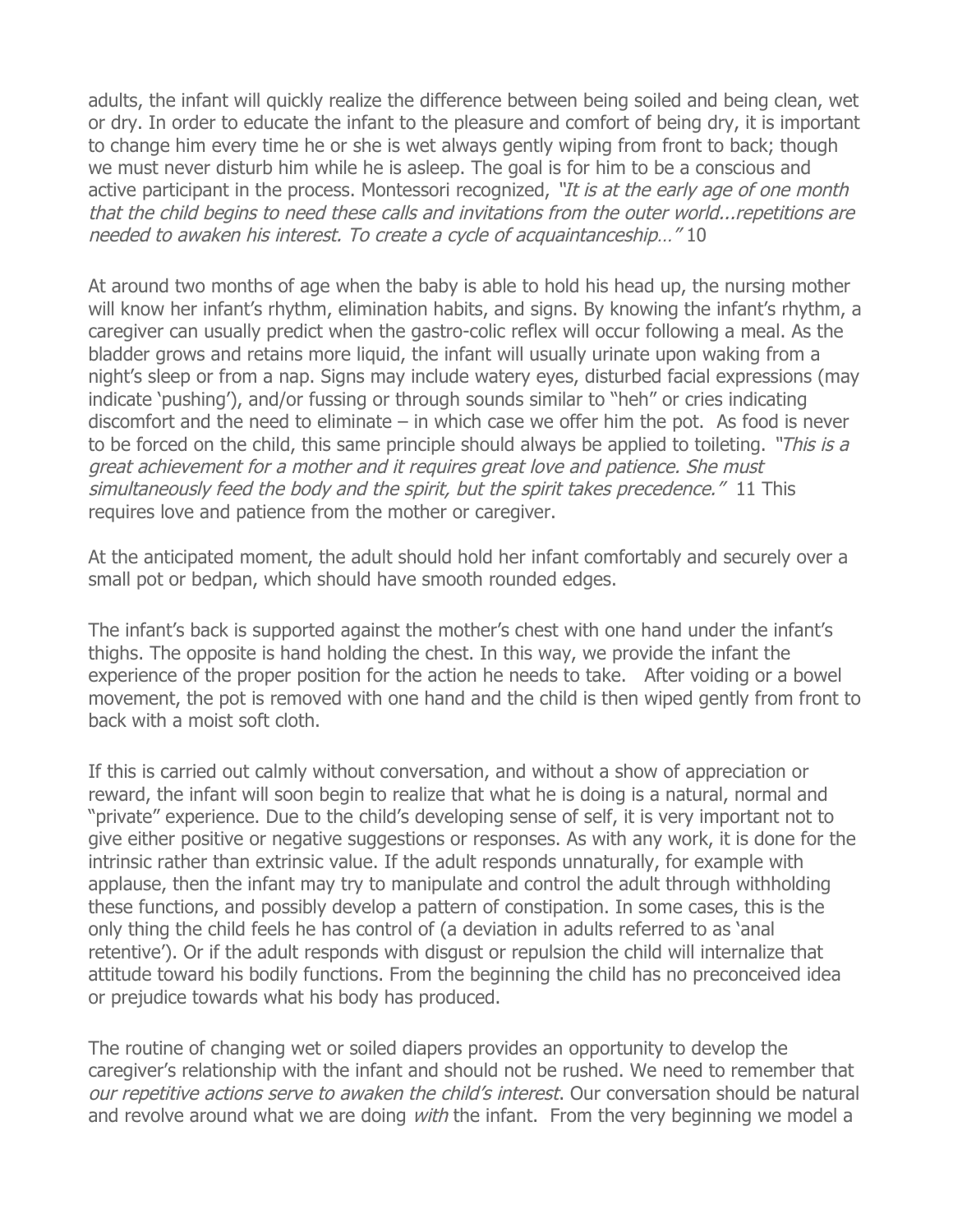collaborative relationship. This is an important time of face-to- face contact without distractions (no mobiles hanging over the changing table).

It is important not to use plastic diapers because they wick away the sensation of being wet for the infant. Cloth diapers are preferred. The use of plastic diapers can present one of the first obstacles in the child's developing self-awareness because it allows her minimal sensorial feedback about the function that she just completed. Another obstacle can occur when parents do not have the financial resources to purchase sufficient amounts of plastic diapers, since they may consequently change the infant less often by trying to stretch out their use. After being constantly surrounded by water during intrauterine life, the baby after birth experiences for the first time the sensation of dryness on his skin. If the infant remains in a wet or damp diaper, he gets the impression that some parts of his body remain wet, and he absorbs this sensorial impression as normal. Another obstacle presented with plastic diapers is their lack of "breath-ability". Body heat and urine create an optimum environment for the growth of bacteria and yeast, and consequently, diaper rash. Pain and discomfort give the body misinformation about the genitals and the functions of elimination.

#### "Feeling provides the first impulse…only later with the progressive development and coordination of movement will he be able to isolate his various activities". 11

At approximately four months, the adult should replace cloth diapers with cotton training pants. These are slightly thicker in the crotch than thinner cotton underpants and are more absorbent, yet less bulky, than diapers. It is important that the underpants feel comfortable and do not bind or restrict the groin area, so that the child is able to move freely in them. Once the infant is able to sit on the potty chair without help, he should be limited to only a few minutes. A small, stable, yet comfortable potty should be placed in the bathroom, where he will be able to crawl to and from independently, according to his need.

It is not uncommon for infants to crawl into the bathroom and urinate on the floor in front of the toilet. The awareness is clearly "this is the place where I "go". However, the ability to climb onto the toilet is not yet developed, due to lack of equilibrium.

A child size toilet seat insert is also helpful for the child's comfort and sense of security when sitting with support on an adult size toilet. Once again the adult assists the child while sitting for brief but frequent visits to the bathroom.

Backing up to a seat and sitting down is quite difficult for very young children. They feel insecure not sensing what is behind them. A Potty chair with arms offers something to hold on to for both sitting down and when standing up.

According to Dr. Montanaro, the second phase of this psychosomatic unification is "personalization". "Personalization" is founded on the body's functions. Through them the child's whole person will continue to be unified. The human being will begin to associate physical needs with the pleasure of satisfying them in a human way". 12 This pertains to how handling of the child reinforces the "union between the body and the mind".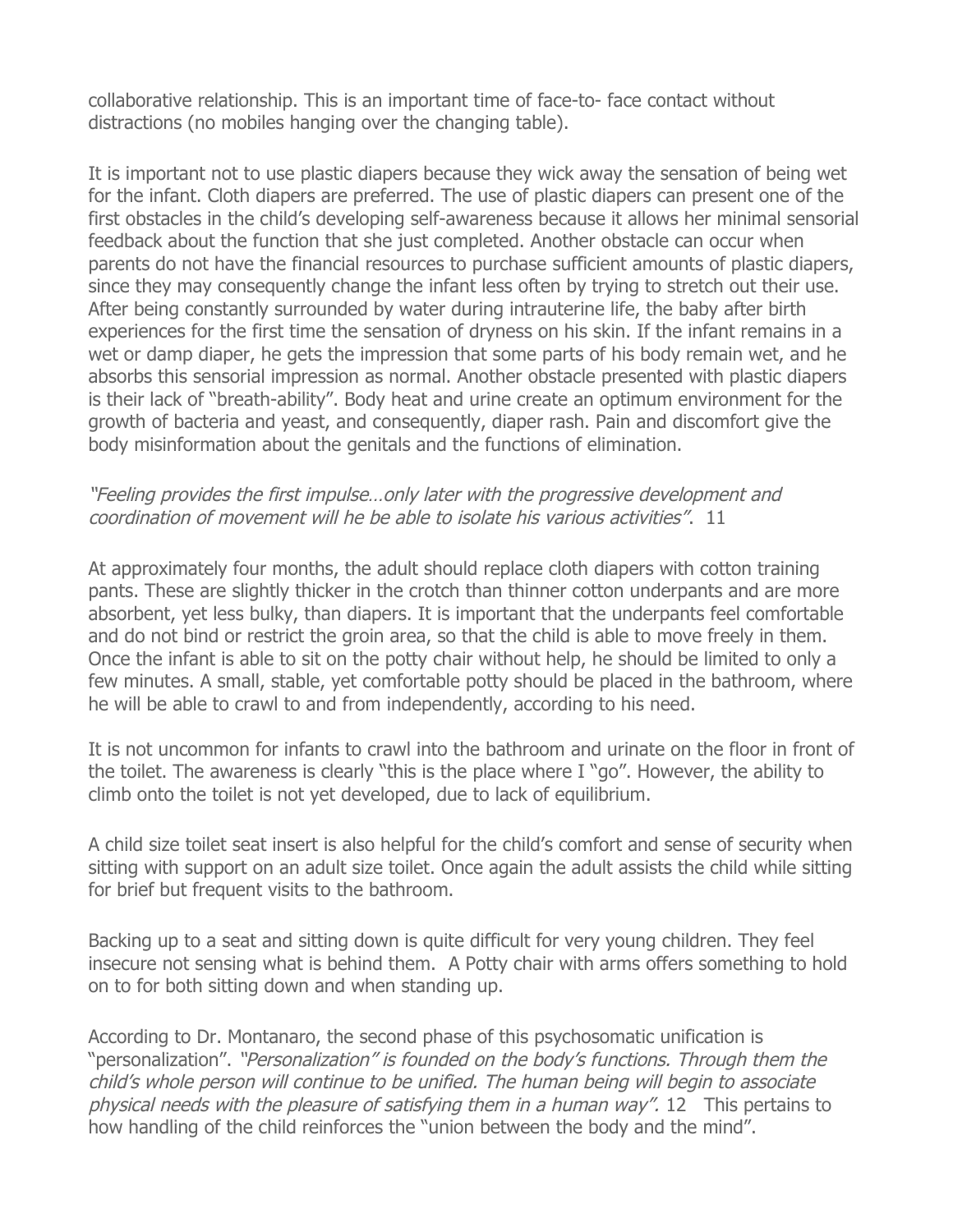Personalization assists the child to better distinguish what is internal or external. Since personalization is based on physiological functions, it is important that the adult recognize the needs communicated by the infant and responds appropriately at the right time. The infant's brain is wired and his memory develops based on the repetition of experiences he has been given to assist his learning process.

"The "developing person" within the child, which we refer to as his ego, will strengthen according to the care-giver's ability to satisfy the child's expectations about the needs that arise at different times of the day. The child learns that he can expect a response to his needs and experience his power in calling for his mother. When the child has a need, asks for it, and receives a positive response he experiences having the right control of his environment". 15

As explained , the physical preparation for digestion, urination, and defecation was developed in-utero. From the moment of birth, the physical reflexes are present and they begin the gradual maturation process. If we want to assist the child in controlling the sphincter muscles, we must give the child the proper information from the beginning. Then, it is only a matter of how and where to offer appropriate experiences.

# **Remedial Toilet Learning In The Infant Community**

If the child is over two years of age, we have to give the child the responsibility for his functions. We need to be respectful of the child's need to transition into his new environment. When he joins the Infant Community, the adult needs to allow him some time to develop trust and confidence in the new adults and the new environment around him. We begin by talking to the child and letting him know that, "Everybody here uses the bathroom". It is also important to give him choices, such as, "Which color underpants would you like to wear?", or "Do you want to go to the bathroom alone or would you like me to go with you?" When communicating with a very young child, it is important not to show *any* emotion and to be 'very matter of fact'. Some adults have an aversion and negative attitude toward these natural processes due to their own childhood experiences of having been punished, shamed, or embarrassed. It is very important that any adult working with young children have a natural and accepting attitude with regard to these bodily functions and use the proper language for these functions and their associated body parts (bowel movement, urine, penis, etc.). This will help the child to realize that these functions are a natural part of our every day experience and are essential to maintaining a healthy body. In the Infant Community, older or more experienced children are very helpful as role models for the less experienced newcomer. At home, the child should be allowed or invited to observe the parents when using the bathroom. Montessori reminds us, "A child's constructive movements have a psychic origin and are of an intellectual nature. Knowledge always precedes movement. When a child wishes to do something, he knows beforehand what it is. He has seen another do something and he is anxious to do it himself". 16

With regard to 'remedial-toilet learning', we have a responsibility to help the child transition from an unconscious state of what he is doing to the conscious state, and thus from isolation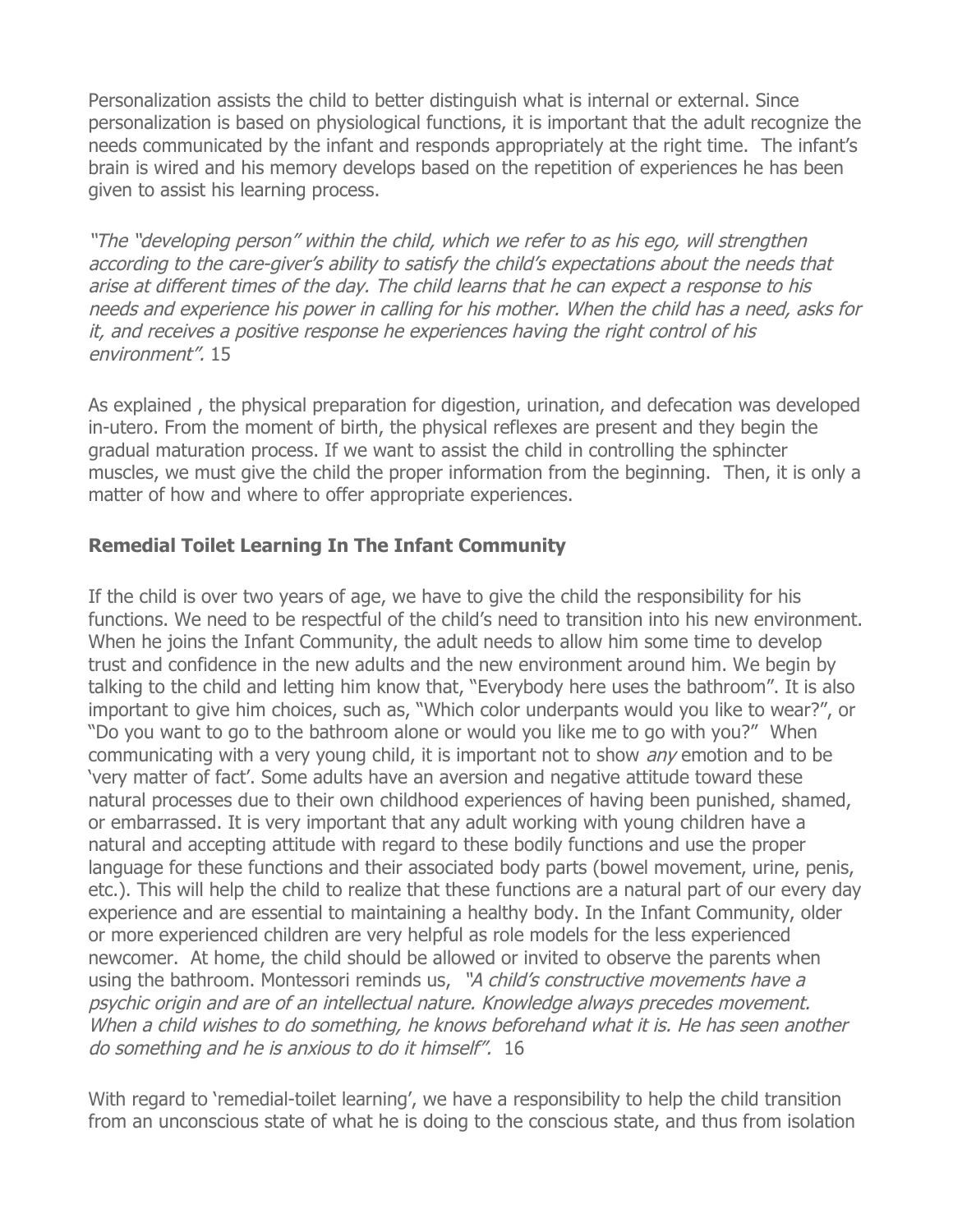to social organization, through his physiological and psychological interactions. As human beings, we have the potential to continually learn. The adult will need to exercise patience and understanding for a child who has not had this earlier preparation, who was not assisted during his sensitive period for toilet awareness, and/or whose bladder and bowels have physically matured but who has been conditioned to use plastic diapers. Without some level of experimenting and receiving 'biofeedback', the child can lose awareness of the results of his actions and become detached from that part of his body. This child has to recover his awareness of his bodily sensations, which are associated with these natural functions. The experience of wearing underpants will provide new sensorial information, as will the feeling of the urine going down his legs, hearing and seeing the puddle forming on the floor, and (depending on his diet) smelling the odor it may produce. The parents need to understand the order of how the older child will begin to communicate. For example, at first, this child will generally tell the adult *after* he has wet himself. As he becomes more aware of his body and the control he can exercise over it, he will tell the adult as he is going (and try to hold himself with his hand, cross his legs or "dance"). Finally, he will reach the awareness to tell you *before* he has to go.

To encourage this process, the adult can help the child when he arrives to always take a turn on the toilet (even if he is already wet) and change in the bathroom. By showing the child and letting him feel the wet underpants, and saying, "these are wet"; then saying with the dry underpants, "these are dry". As we explained earlier, the sphincter is a voluntary muscle and hence must be controlled, not only by the muscles but also by the desires of the child. The child needs to *want* to do what he is physiologically capable of doing. "The muscles as they grow strong, await a command of the will to coordinate them. A child develops not simply as a member of the human species but as a person". 17 The older child can help empty his bowel movement into the toilet. He soon realizes that sitting on the toilet is more efficient. The child will then place the soiled or wet underpants into a pre-labeled (with the child's name) plastic bag or lined washable bag.

#### **Specifics About Toilet Learning In The Home Or Infant Community**

For the child to be successful, the adult needs to prepare the environment to assist the child in developing his independence. A small bench or chair should be provided for the child to sit on, to undress and to dress himself, as he learns to maintain his balance. A dual-purpose step stool will help him to reach the sink, hand soap and towels. Extra underpants of various colors can be kept either in the child's cubby or in the bathroom. Offering a choice of color will often prevent a power struggle from developing. It is recommended that a size larger than what fits should be purchased, in order to allow for shrinkage (Remember how difficult it was to take off a wet bathing suit. Taking clothes off independently comes before being able to put them on). Outer clothing should be simple to allow for easy undressing and dressing, which encourages independence. In the beginning, underpants with short tee shirts are recommended. As soon as possible, the child should be dressed completely.

Tee shirts or dresses that hang down past the waist present an obstacle to the child's ability to coordinate the movements necessary to pull up the shirt and hold it out of the way, while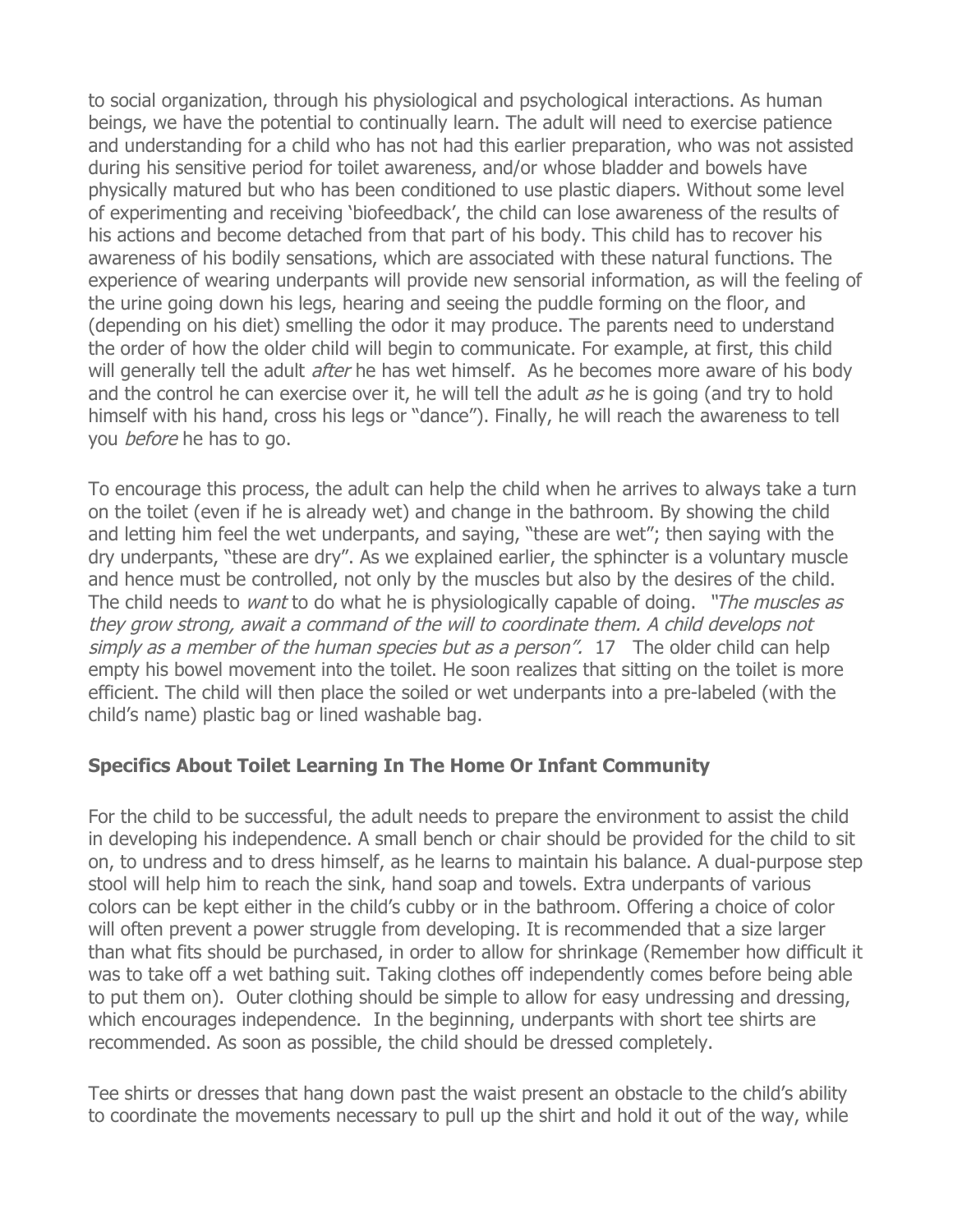trying to push down the underpants. To undress, have the child stand in front of the bench or stool. Encourage him to push down his underpants to his knees. To aid his developing equilibrium, ask the child to sit down and then lean forward and continue pushing the pants down to his ankles. Remember he is trying to keep his oversized head in balance when standing on his little legs. Ask him to lift out one foot then the other (naming left foot or right foot).

A full-length mirror will help the child to see the different steps in the dressing process. While the child is still sitting on the stool, hold the dry underpants by the waistband and stretch it open to show the child the two leg holes. "There is one hole for your right foot and one hole for your left foot". Then place the underpants on the floor front facing up. Encourage the child to pick them up and place his foot in the hole. Once both feet are inside the leg holes, demonstrate how to pull up the underpants up to his knees by holding the waistband on either side. Next ask the child to stand up (in front of the mirror) and demonstrate holding the waistband now with one hand in the front and the other hand in back (by the label, rather than at the sides). This will facilitate pulling the underpants up over the buttocks. The adult should collaborate with the child whenever possible. Remember, "repetitions are needed to awaken his interest. To create a cycle of acquaintanceship…". [ref.10]

Once the child is able to stand up, we no longer lay him down to be changed. Laying him down gives him the wrong message: that he is not capable of being independent. We need to always keep in mind the motto Montessori learned from the children: "Help me to help myself". As soon as a young boy is able to walk without support (developed equilibrium) in the Nido, he can be shown how to pick up and hold (tilting slightly) a small plastic potty (up close covering his penis) to catch all his of urine. This serves as a direct preparation for being able to stand and aim his stream into the toilet or urinal.

It is up to the adult to take every opportunity to invite the child to participate in the toileting routine. "Come let's take a turn in the bathroom", is an invitation that does not set the adult up for a "no" response from the child. Other invitations include, "Would you like to turn the light on?" or "Let's go and wash our hands." In the Nido and Infant Community, toileting should be a regular experience and activity. Both the parents and Infant Community staff are responsible for introducing the child to proper hygiene practices, which have the principal purpose of maintaining and preserving health and the practice of cleanliness. These practices include: how to wipe with toilet paper in the West or which hand to use when washing with water (in India), always washing hands after using the toilet, etc.

As with the newborn, it is important to record when the child defecates or urinates. We recommend that a chart be kept on the bathroom wall to facilitate record keeping. This will help the Assistant to Infancy begin to anticipate the child's natural rhythm and make sure to invite the child to visit the bathroom routinely throughout the day, i.e. when they first arrive, prior to snack, prior to going outside, prior to lunch, before and after nap, before going home, etc. This information is shared with the parents and will help them to become aware of and maintain the child's routine at home. Bags for wet/soiled underpants should be prelabeled for going home. We encourage the parents to be as consistent as possible, keep extra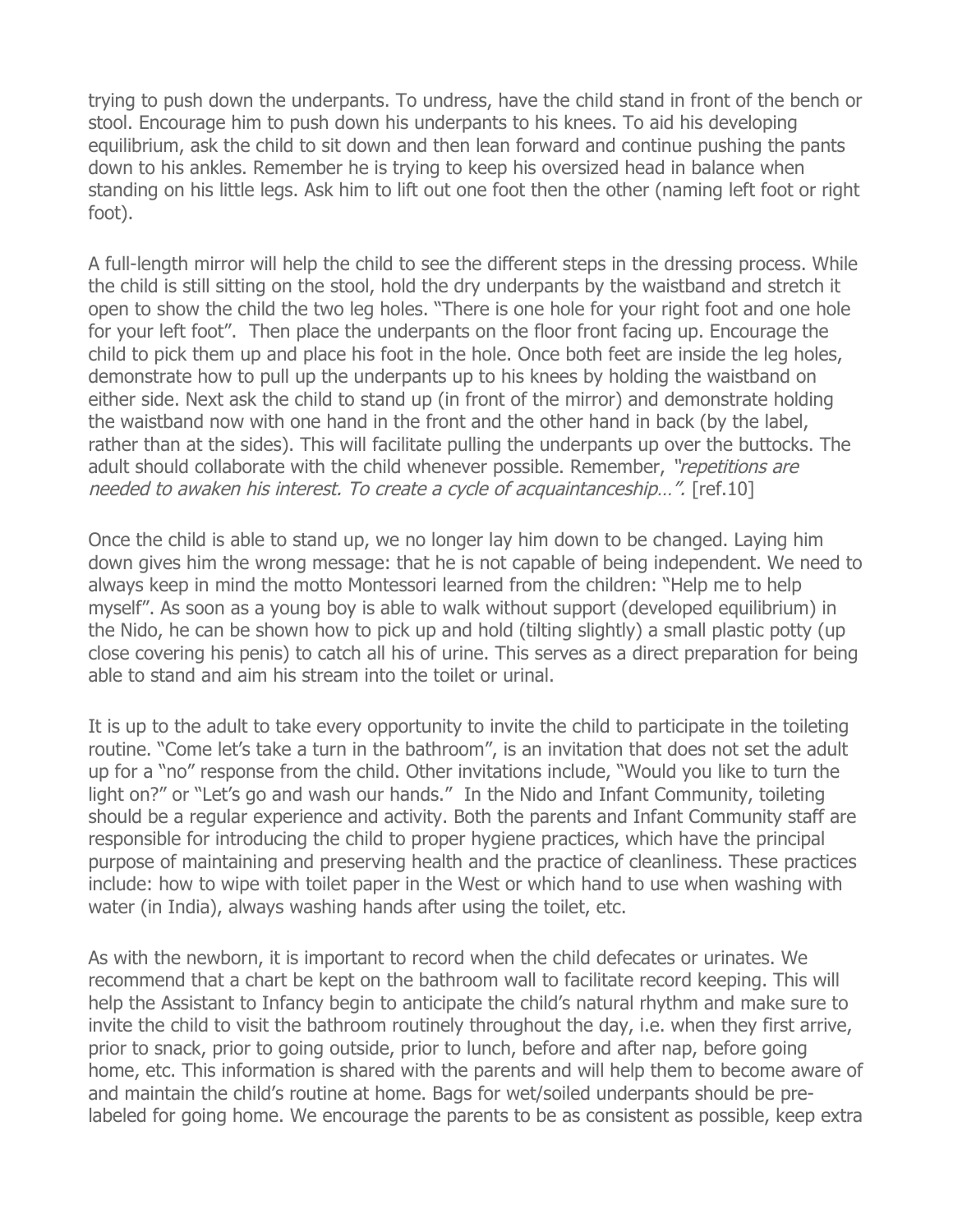underwear available, and place a rubberized lap pad (or a plastic bag) under a folded towel in the car seat to simplify cleaning up, should the child wet himself while riding in the car. At home, the mattress should also be covered with a rubberized flannel pad. The less stress the parent feels, the more success the child will have. Another important factor is the child's diet and water intake, which has a direct effect on his 'regularity'. This will make anticipating when to invite him to the bathroom easier, as well. Information in the form of articles given to parents on the health and environmental risks caused by disposable diapers can encourage parents to abandon them sooner. A practical suggestion for parents is to keep on hand a small spray bottle of hydrogen peroxide (which will kill 95% of germs) or a biodegradable wipe, to clean off public toilet seats. This will help the child to be able to respond to his need and go to the bathroom anywhere without fear. It is helpful to demonstrate to parents how to change the child standing up as soon as the child is able because changing tables are not always available. Only by doing things in the appropriate way can we truly assist the child. Montessori reminds us, "No one can be free if he is not independent, therefore in order to attain this independence, the active manifestations of personal liberty must be guides from earliest infancy. From the time that they are weaned, children are making their way along the risky path of independence". 18

# **Concluding Remarks**

It has been nearly thirty-three years since our first lectures on "Control of the Sphincters", presented by Dr. Montanaro in Rome, Italy. In my early parent information classes in the mid '80's, parents listened politely but were incredulous at the idea of offering an infant of two months a small pot to support him over to relieve himself. It appears that little by little the idea has gained momentum. In the Orlando Sentinel Newspaper, October 5, 2005, a surprising headline read: "Potty training: Time for a change!" The subtitle followed with, "Ditching tradition, some parents teach babies a few months old to use the toilet." 19 If parents are in need of support, the nonprofit group **[Diaper Free Baby](http://www.diaperfreebaby.org/)** can help. As of 2005, 77 groups had formed in 35 states. In an article published in an issue of Baby Dallas, "Bringing Up Baby – 'Elimination Communication! Forget Diapers – Potty Training Begins at Birth", Lisa Poisso, writes "Elimination Communication "EC" is considered to be a gentle process that follows the infant's cues and needs. It is not "training" and it is never punitive, coercive". 20

I would like to clarify that there are a few discrepancies between this current trend and Assistant to Infancy's or the Montessori approach. For example, with Elimination Communication, the parent is encouraged to make "psss" sounds when the child urinates, or to grunt when the child has a bowel movement. Other suggestions they make are that you read or sing to the child as he sits on the potty while you wait, or have potty chairs placed around the house for convenience.

Adults need to understand that the very young child is in a sensitive period for order and the bathroom is where physical care related to hygiene should take place. The role of the adult is to help the infant or child arrive at the appropriate place (the bathroom), to gently and securely give physical support, only for as long as necessary, and to refrain from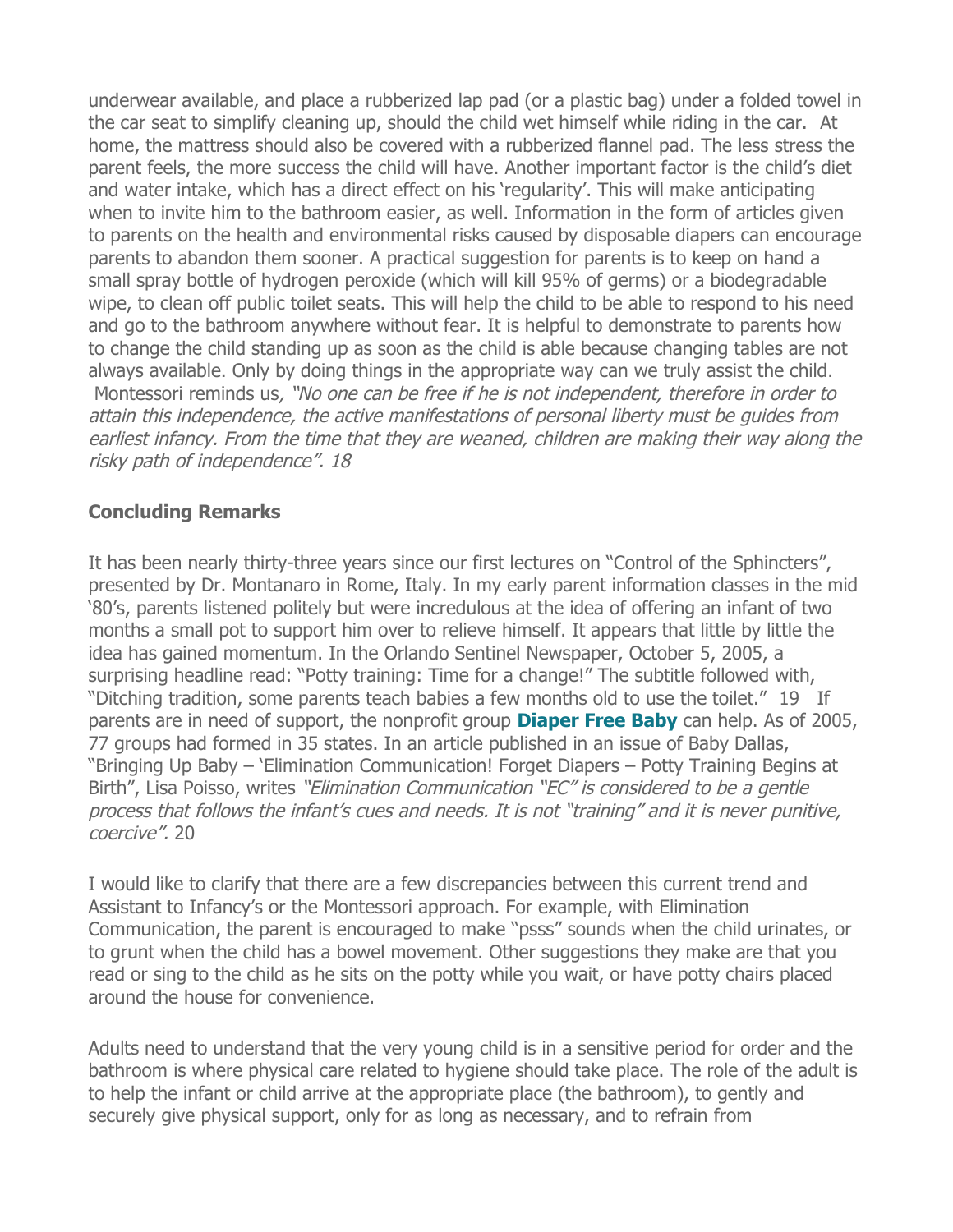conversation. With young children, we must remember, all our actions give both a physical and psychological message. We model for the child respect and privacy, so that toileting will become a private activity, culminating in independence for the child. We must always bear in mind that education should be an aid to life, which leads us towards the path of independence.

In conclusion, if we prepare adults to understand the functions of the alimentary system, create an accepting environment that follows natural laws of development, meet the needs of the child by giving the appropriate assistance with an accepting, loving attitude, and trust the child in his self-construction, the child will achieve independence with these functions by his own efforts.

"Every child who has been freed, who knows how to care for himself, how to put his shoes on, to dress and undress without help, mirrors in his merriment, the reflection of human dignity; because human dignity is born of the sentiment of one's independence".21

#### **References**

- Montessori, Maria, The Secret of Childhood, Orient Longman LTD, New Delhi, India, 1971, pp. 58-59.
- Verny, Thomas, The Secret Life of the Unborn Child, Dell Publishing Co., Inc New York, New York 1981 pp. 82.
- Montessori, Maria, The Secret of Childhood, Orient Longman LTD, New Delhi, India, 1971, pp. 58-59.
- Verny, Thomas, The Secret Life of the Unborn Child, Dell Publishing Co., Inc New York, New York 1981 pp. 82.
- Montessori, Maria, The Secret of Childhood, Ballantine Books, NY, NY, 1972, pp. 19.
- Montessori, Maria, Education for a New World, Clio Press, Oxford, England, 1988, pp. 25.
- Montessori, Maria, What You Should Know About Your Child, , Kalakshetra, Publications, Madras, India, 1976, pp. 103 - 104.
- Montessori, Maria, What You Should Know About Your Child, Kalakshetra Publications, Madras, India, 1976, pp. 104.
- Montanaro, Silvana, Understanding the Human Being, Nienhuis Montessori, California, 1991, pp. 65.
- Montessori, Maria, The Absorbent Mind, Kalakshetra Publications, Madras, India, 1973, pp. 73-74.
- Montessori, Maria, What You Should Know About Your Child, Kalakshetra Publications, Madras, India, 1976, pp. 20-21.
- Montessori Maria, What You Should Know About Your Child, Kalakshetra, Publications, Madras, India, 1976, pp. 35.
- Montessori, Maria, The Child In The Family, Clio Press, England, 1989, pp. 58.
- Montessori Maria, The Secret of Childhood, Ballantine Books, New York, 1972, pp 47.
- Montanaro, Silvana, Understanding the Human Being, Nienhuis Montessori, California, 1991, pp. 66.
- Montanaro, Silvana, Understanding the Human Being, Nienhuis Montessori, California, 1991, pp. 60-61.